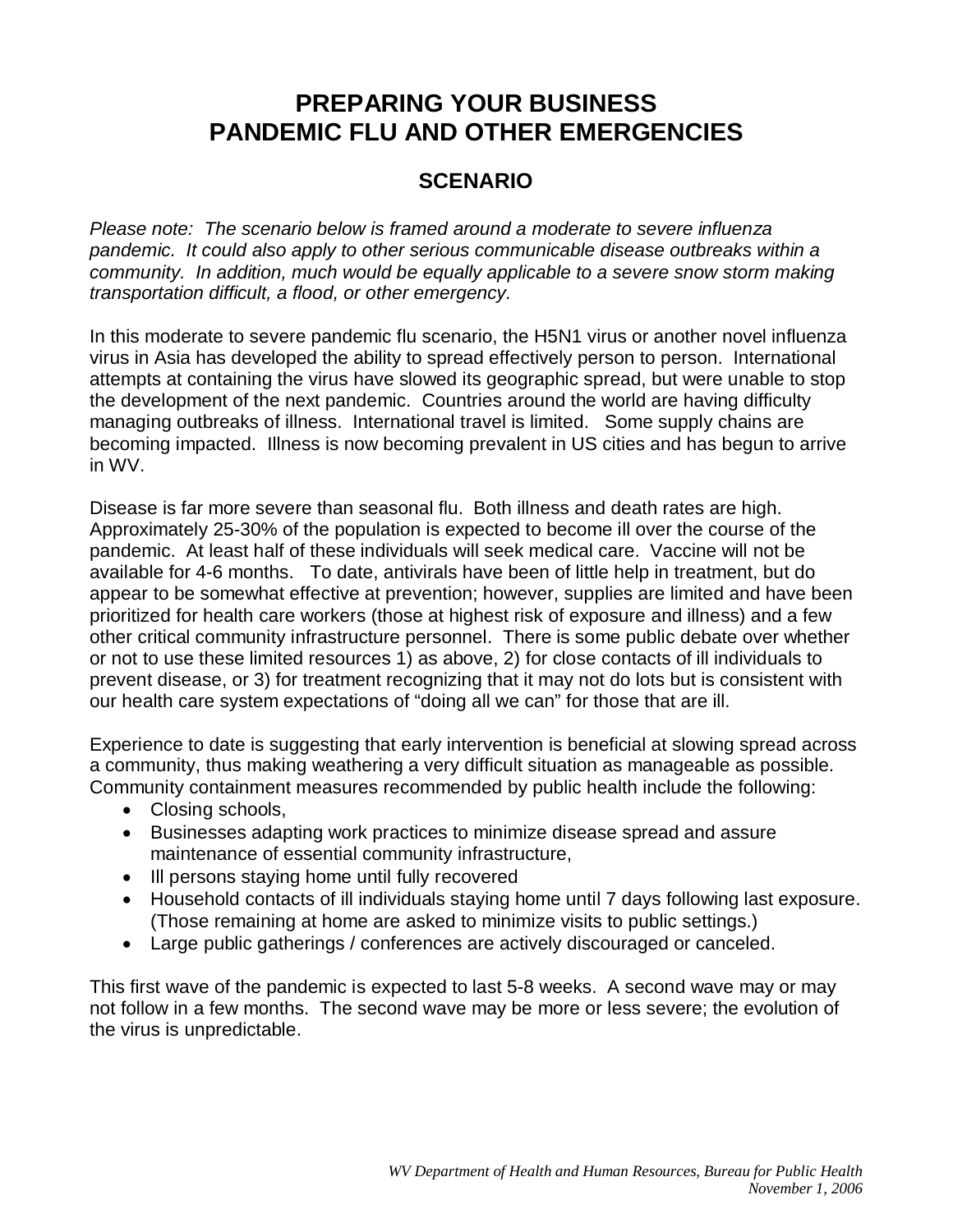## **PERSONNEL POLICIES**

*Overarching question: What personnel policies are needed to both sustain your business through the event and to speed up economic recovery once it subsides?*

Things to consider:

- 1. How will your company handle leave time for ill individuals?
- 2. How will you handle leave for household contacts of ill persons asked to stay home (e.g., the worker with an ill family member)?
	- a. What are the implications if this is counted as sick leave vs. other types of leave?
	- b. Is it any different if they can work from home (telecommute) vs. if their function is one that cannot be done out of the office?
- 3. You have some personnel who are hourly, not salaried workers. Will hourly workers stay home for up to a couple of weeks given the potential loss of income? What are the implications to your work force if they don't stay home, as requested? How could this be handled?
- 4. How can your company communicate with staff asked to stay home? How important is it for you to do so?
- 5. What other policies and procedures are critical?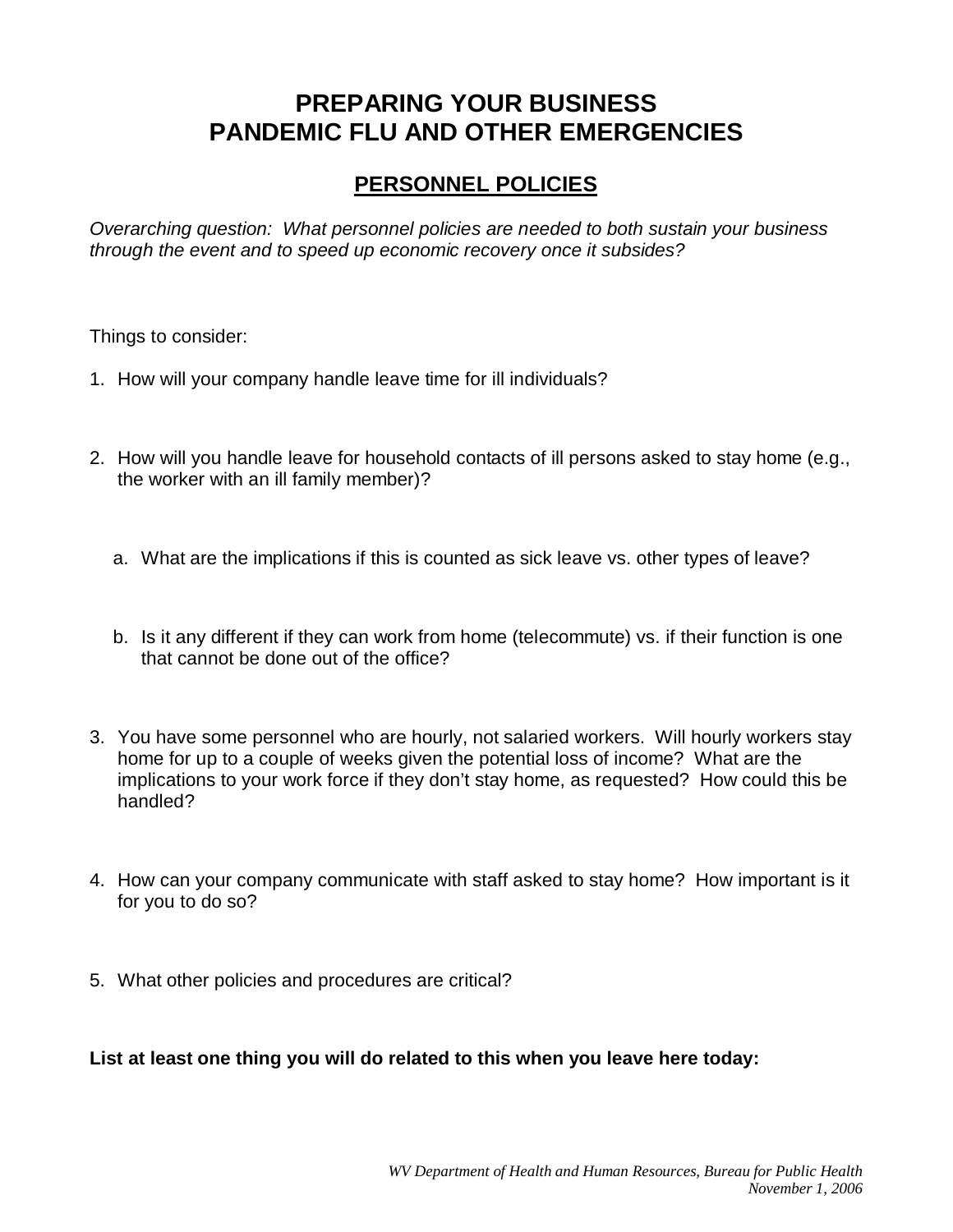## **EMPLOYEE SAFETY AND COMMUNICATIONS**

*Overarching Questions: What are your responsibilities related to employee safety in pandemic flu? How can you maximize safety of your employees? What can and should be done in advance vs. at the time of the event?*

Things to consider:

- 1. What is your business' responsibility to protect the health of your employees during a flu pandemic? What about their families?
	- a. What are the implications of not doing so?
	- b. What actions could you take to help protect your employees (and their families?) during a flu pandemic?
	- c. Are there actions you could or should take in advance to demonstrate your interest in and commitment to employee safety?
- 2. What adaptations could you make to the way you do business that would reduce the risk of disease transmission in the work setting during a flu pandemic?
- 3. How will you handle the employee who becomes ill while at work? Do you need any supplies or equipment to assist with this?
- 4. Can you readily communicate with all your staff when off the premises? How important is it for you to be able to do so? What's your role in providing accurate, up to date information on the pandemic to your staff?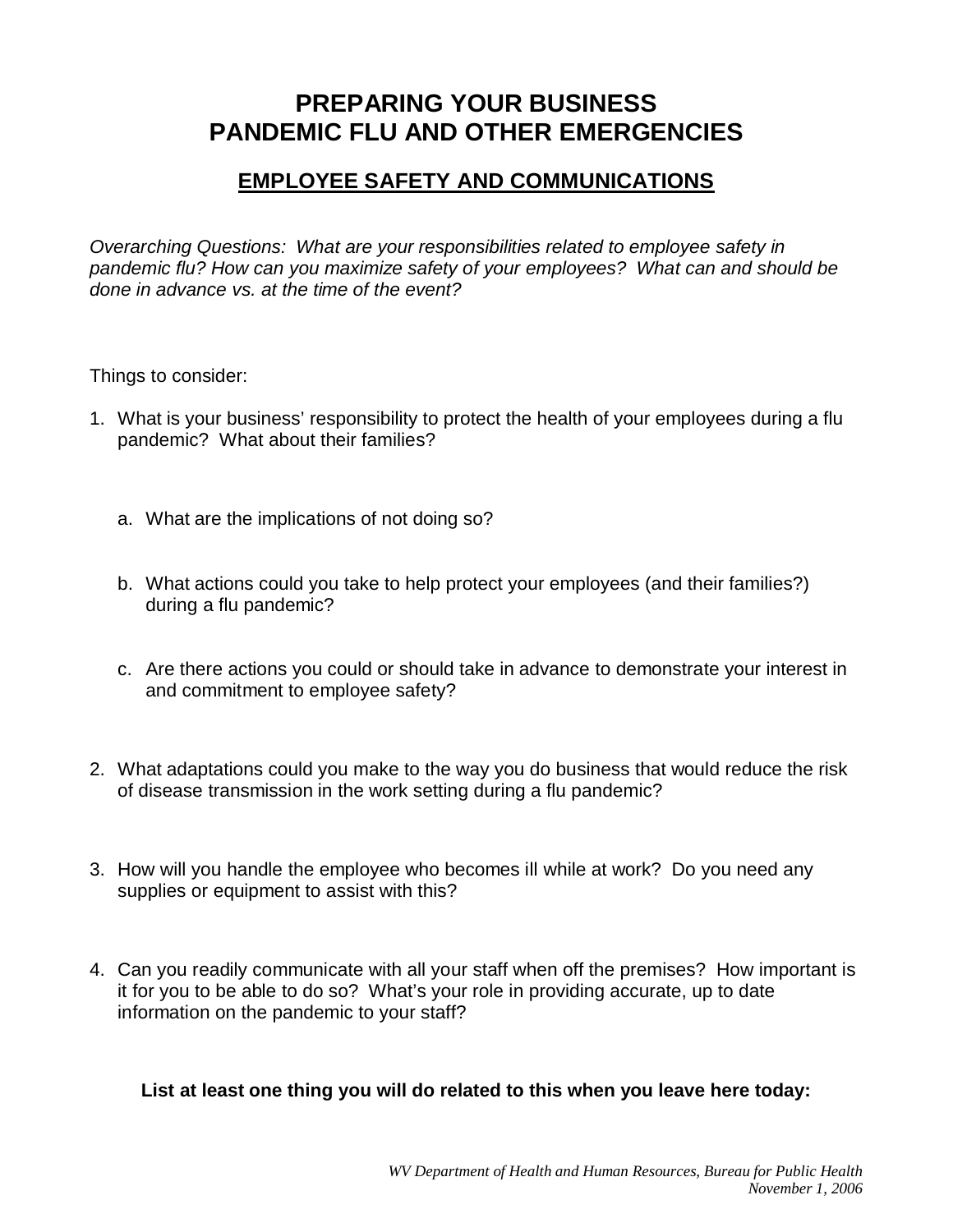## **CONTINUITY OF BUSINESS**

*Overarching Question: How would you sustain your business through a flu pandemic if 30- 40% of your workforce was unable to come to work for several weeks (ill, home caring for a family member, asked to stay home as a close contact to a case, etc.) and you did not have ready access to some of your standard supply chain items.*

Things to consider:

- 1. Would your business need to remain open during a severe flu pandemic?
- 2. If so, how would you handle having up to 40% of your workforce out?
- 3. What services would you deem essential to maintain? Which could you leave aside for several weeks to a few months?
- 4. What are the critical decisions that need to be made related to your business? Are there redundancies in place to make those decisions?
- 5. Are there critical supply chain items needed for your business' essential services to continue? Are there alternative routes to obtaining these if your usual supplier was no longer able to deliver them? Is there an alternative item that could be used if quantities nationwide were very limited?